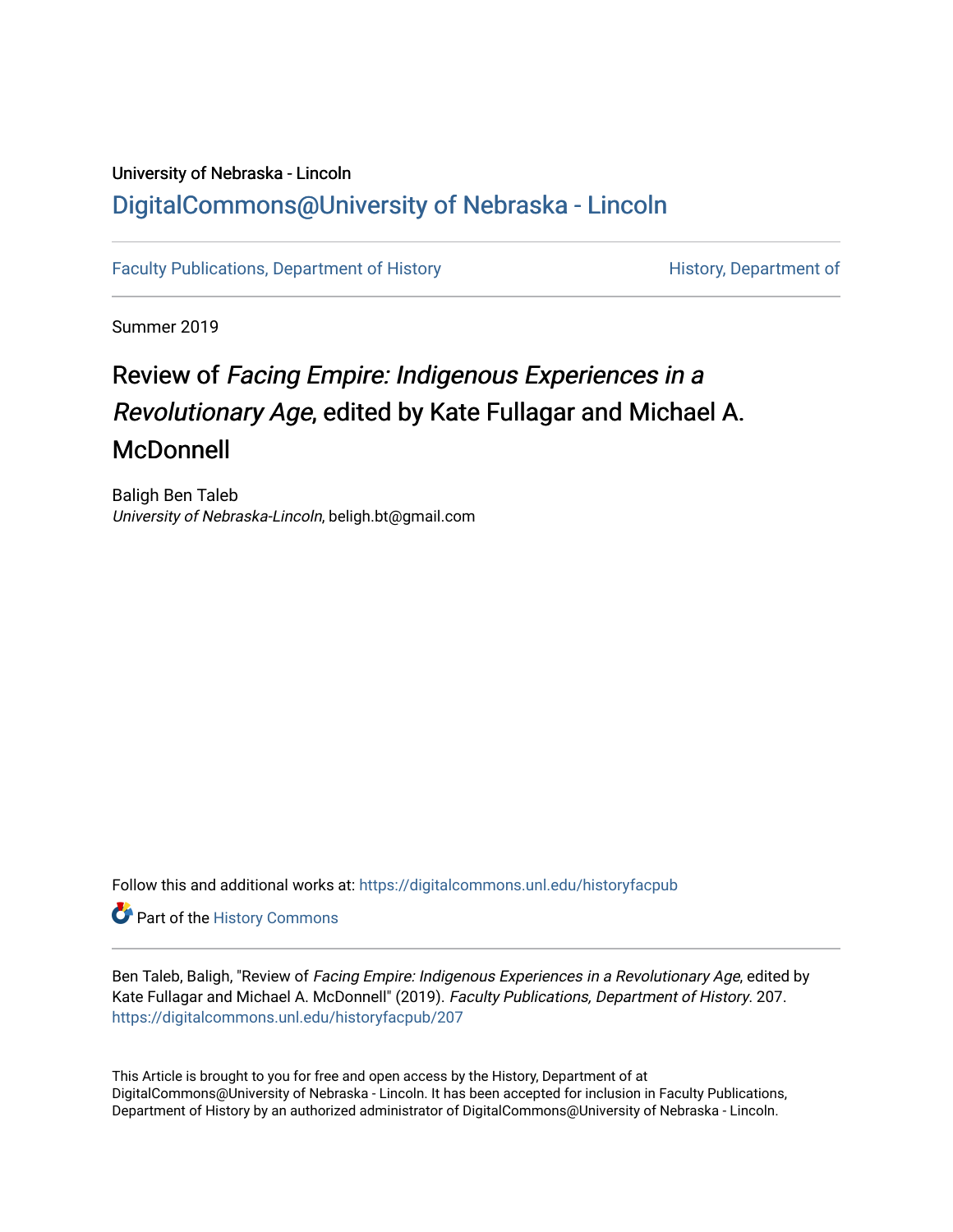

## **Facing Empire: Indigenous Experiences in a Revolutionary Age**

Edited by Kate Fullagar and Michael A. McDonnell. Foreword by Daniel K. Richter. Baltimore: John Hopkins University Press, 2018. viii + 356 pp. Illustrations, maps, notes, index. \$ 39.95 paper.

Few scholars have tried to write a history that gives authorship and agency to Indigenous peoples within and across imperial borders. Expanding and drawing on recent scholarship, *Facing Empire* bridges multiple histories of British imperialism in Australia, North America, West Africa, the Pacific Islands, New Zealand, the Persian Gulf, and the Cape of Good Hope, to unravel the intricacies of Indigenous peoples' contacts, interactions, and negotiations with neighbors and newcomers throughout the Age of Revolution, 1760–1840. At the book's core, editors Kate Fullagar and Michael A. McDonnell recenter Indigenous agency as a vital analytic framework for understanding how and why the legacy of this global past continues to resonate in modern politics and settler societies today. In doing so, they want to measure the overall impact Indigenous peoples had on European theories, policies, and modern practices (p. 7).

Having withstood many of the overtures and intrusions on their lands and seaports, Indigenous peoples were at the heart of this revolutionary age. They helped create instabilities on the new geographic and intellectual frontiers that defined nineteenth-century imperialism. Overlapping and variable practices molded early encounters, defined the nature and degree of intertwinement among themselves as well as with newcomers, and laid the foundation for future interactions. Drawing together the major themes articulated across this

Published in *Western Historical Quarterly*, Vol 50, Iss 2, Summer 2019, pp 164–165. doi 10.1093/whq/whz033

Copyright © 2019 Western Historical Association. Published by Oxford University Press. Used by permission.

Published 11 February 2019.